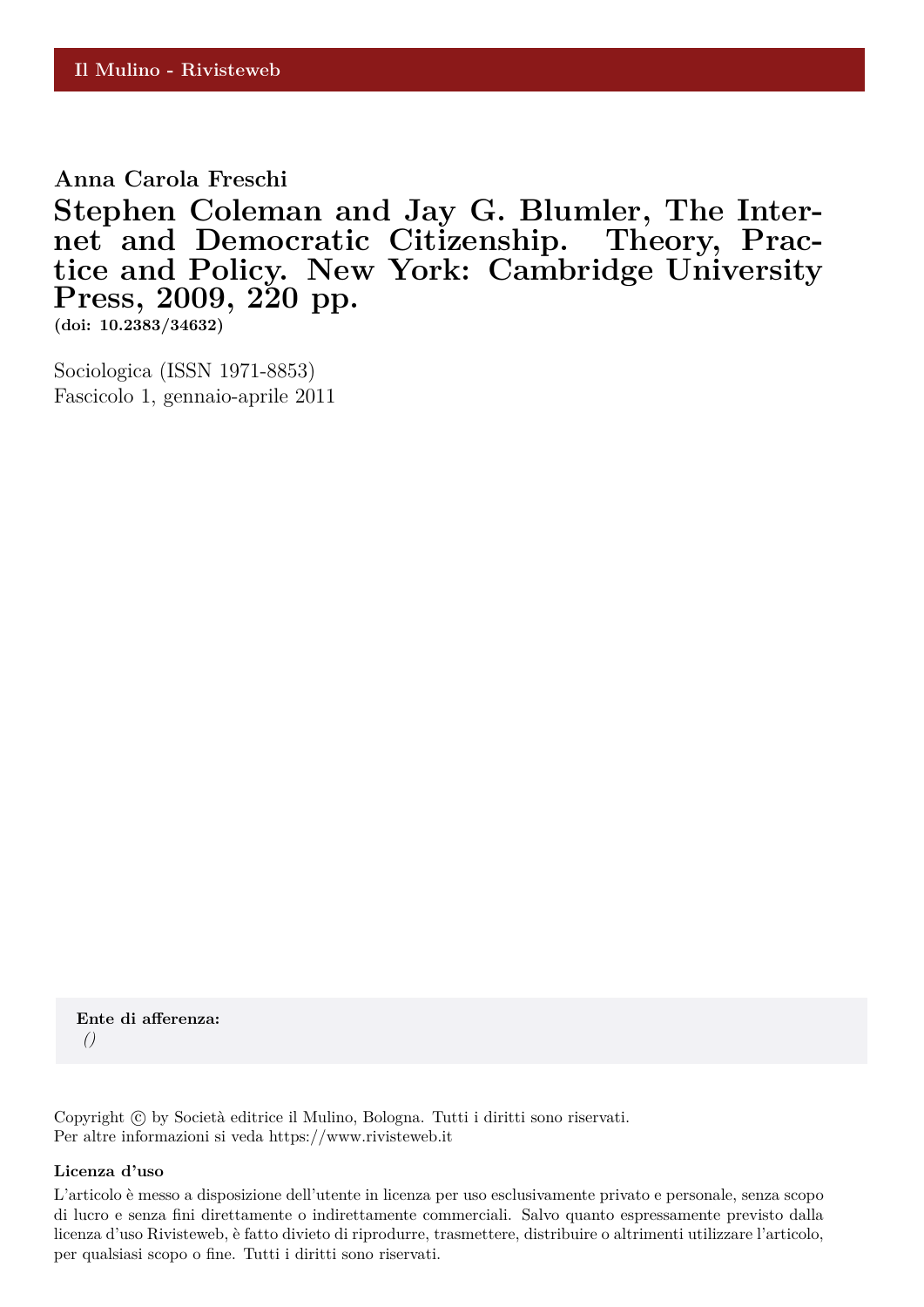## Book reviews

## **Stephen Coleman and Jay G. Blumler, The Internet and Democratic Citizenship. Theory, Practice and Policy. New York: Cambridge University Press, 2009, 220 pp.**

doi: 10.2383/34632

In this volume, Stephen Coleman and Jay Blumler update and develop the proposal they advanced for the first time in *Realising Democracy Online: A Civic Commons in Cyberspace*, originally published in 2001 by the centre-left think tank IPPS (Institute for Public Policies Research) and by the non-profit association Citizens Online which works towards bridging the digital divide. According to the authors, the Internet and new digital technologies can help to revitalise contemporary democracies by making up for their growing deficits. These deficits, analysed in the first three chapters of the book, are the lack of deliberation, the crisis of public communication and the failure of "indirect" representation mechanisms. The following two chapters provide an analysis of the forms of "e-democracy from above" and "e-democracy from below," respectively promoted by political and institutional players and by non-institutional players. The book then goes on to examine the rhetoric that has accompanied public policies in support of e-democracy, providing an overall evaluation of their results. The final chapter argues for the institution of an electronic "civic commons," as an institutional innovation designed to maximise the benefits of e-democracy, while reducing its limitations and risks.

The authors are clear about their views on the Internet and democracy from the outset of the work: by making it easier to channel the growing and diverse demands of citizens, the Internet has the potential to improve relations between the governed and the governing, between the represented and their representatives. In fact, the authors maintain that the impoverishment of political communication cannot be countered from within by mass media systems and structures. An "electronic civic commons" which acts as a new independent mediator between citizens and decision-making processes could, on the other hand, provide an adequate tool. The key to reading the crisis of democracies adopted by the authors is clearly focused on the communication sphere.

Chapter one provides a schematic presentation of the theoretical arguments for and against deliberative democracy in comparison to aggregative democracy. The authors indicate "more deliberative" democracy as the objective to be pursued in order to more realistically approach the regulative ideals of deliberation [p. 26]. The contribution made by the Internet in this sense should be decisive due to a number of opportunities offered by the web: overcoming barriers of time and space, allowing the circulation of a greater volume and variety of information, boosting the inclusion of citizens and co-operation. A "more deliberative" democracy ought to provide wider access to "balanced information," a truly open agenda, sufficient time for consultations, transparent rules of participation, the involvement of citizens representative of the population "affected by or concerned about the issue being considered," free flows of information between citizens and the government or between citizens and other citizens, full acknowledgment of the differences between citizens without discrimination and, a particularly critical requirement, protection against forms of manipulation and coercion [p. 40]. Upon closer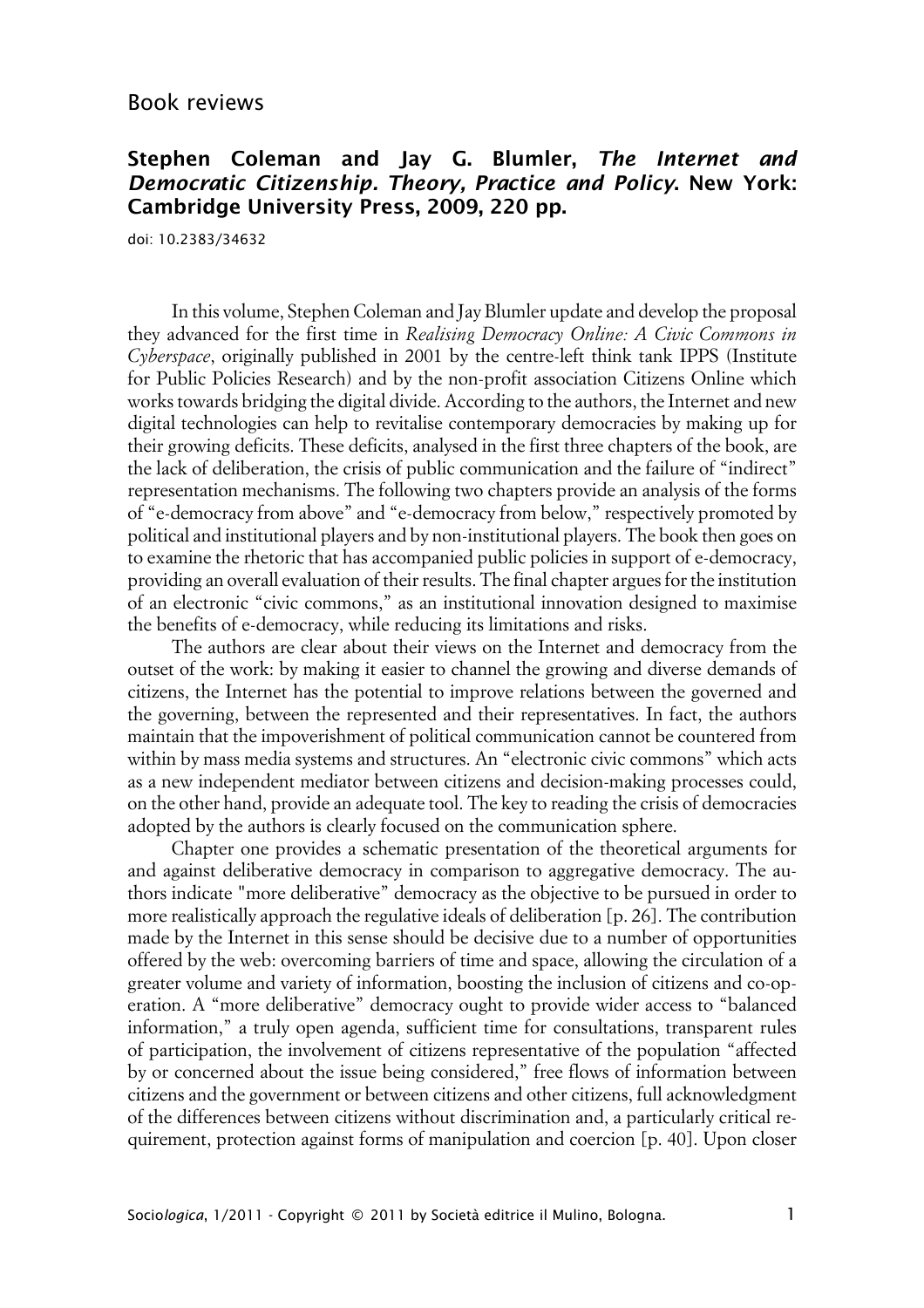analysis, the requirements of this "more deliberative democracy" do not seem so distant, less ambitious or more approachable than those of the full deliberative democracy model. On the other hand, the authors use an argument that is seemingly intended to rescale the ambitions of the deliberative project in view of its frequent empirical failings.

Chapter two is dedicated to the debate on the crisis of public communication in contemporary democracies, with particular reference to the US and UK contexts. It is well-known that not only are the media increasingly becoming the protagonists of politics, but that alongside this the growing communications supply places politics in competition with other more attractive media "products." Having studied the causes of the crisis of public communication identified in the literature, the authors make reference to some broad-ranging sociocultural and political processes (individualisation, modernisation and secularisation, transformations in relations between parties and electorate). However, no reference is made to the profound economic and productive changes in contemporary society, such as the transformation of work and its political and social effects. In this vast domain of social changes the attention seems limited to the high level of professionalisation of the political functions associated with the growing relevance of communication flows. With regard to the media, the authors review some key aspects of the debate on the subject: the growing "interpretative" side of journalism and the tendency to aggravate the negative aspects of political life. This latter trend leads to a sort of climate of perennial conflict between journalists and politicians. In short, the authors seem to overlook the possibility of the political subjection or complicity of the media and journalists, despite the fact that this possibility actually dominates certain democratic contexts (in the case of Italy, for example). The spread of infotainment and its impact on the formats of political communication, with the tendency to reduce the length of communicative exchanges and the establishment of a "game frame," pushes towards extreme simplification of the content and turns citizens into passive spectators. It is well known that the overall effects of this are the depoliticisation of public discourse, widespread cynicism regarding communications, and therefore the impossibility to fuel deliberative exchanges. In short, the authors take the position according to which media systems and structures fuel the distrust of citizens in institutional politics. This unfavourable scenario for a "more deliberative democracy" is, however, modified by the spread of new electronic media: in fact, we are witnessing a markedly generational migration of citizens's interest from old sources of information to new. The latter are also qualitatively diverse, in that they are characterised by "open" and participatory news production models.

A significant deficit of contemporary democracy, on which the Internet and the new media could intervene effectively, concerns the pervasive sense of "disconnection" between representatives and represented [p. 68]. The authors discuss the problem on the basis of a number of surveys carried out in the UK and USA in the early 2000s, which revealed that the citizens who make most contact with their elected representatives are also those who feel most connected with their representatives [p. 73]. However, this "correlation" identified by the authors risks being a circular relationship and therefore doing little to explain the problem of relations between citizens and politicians. Further investigation using qualitative research techniques would reveal that citizens are more dissatisfied with their relationship with politicians than with their decisions [pp. 77-78]. However, the doubt remains that the way in which this study and the survey were struc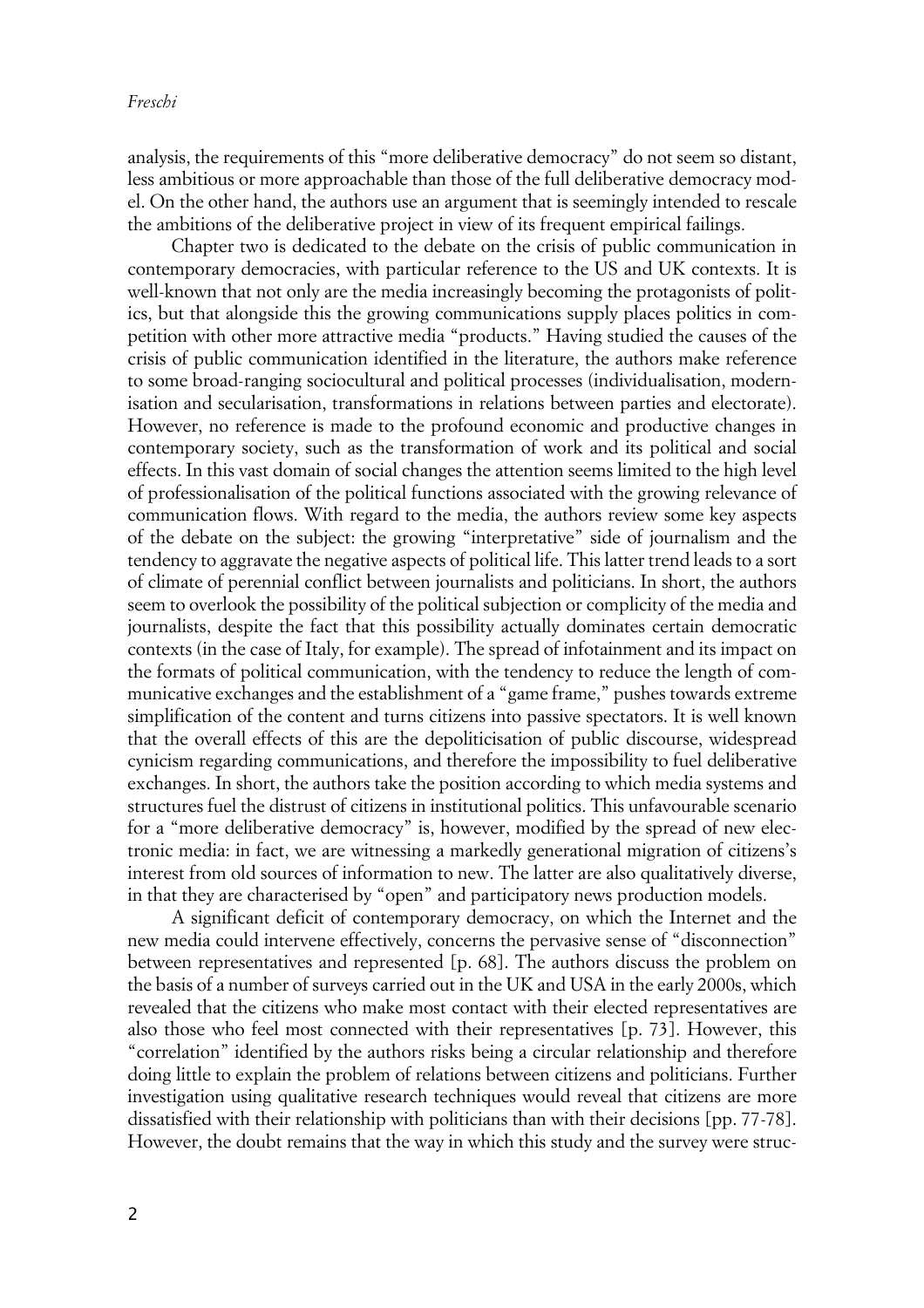tured was at least in part conditioned by the problematic focus of the research (the feeling of connection with representatives). In effect, the proposed analysis tends to reduce the complex problem of representation in contemporary democracies to the problem of direct "connection" between citizens and their elected representatives, partly reflecting an aspect of the Anglo-Saxon political culture and partly overshadowing the more conflictual side of political relations.

The authors therefore put forward the idea of a "third way" to representation, midway between representative liberal democracy and direct democracy, which could be realised by combining indirect representation with a form of direct representation. This last form of representation would be made possible by the new context created by electronic communications, particularly the development of the blogosphere, thanks to the increased opportunity for co-presence, network co-operation and equal dialogue. The authors focus particularly on the importance of "self-disclosure" opportunities for individuals, that is to say the possibility of having access to a more genuine space for communication.

The following chapter features two short case studies of "e-democracy from above" from the late 1990s to the early 2000s: the online consultations of the UK Parliament on two very different issues (violence against women and the draft Communications Bill) and Bristol Council's Community Campaign Creator. The authors highlight the strong points and limitations of these experiences and conclude by making reference to more extensive literature which points out the ambiguities of this type of initiative "from above" as a form of domestication of citizen participation, therefore encouraging the spread of anti-political sentiment rather than combatting it. As regards "e-democracy from below," the case studies presented concern experiences from the early 2000s: the BBC's iCan experiment, which went on to become the BBC Action Network, Netmums and the Stop The War Coalition. As regards this aspect, the main limits identified are the "disconnection" from institutional politics; the extemporary and elitist character; the "destructive and nihilistic" tendency which manifests itself in certain forms of culture jamming and hacktivism [p. 137]. Overall, this empirical section of the volume does not seem particularly innovative, perhaps in part because of the selected case studies.

The focus then turns to the rhetoric that accompanies public policies for e-democracy, with particular reference to the UK. Here, the authors touch on an important and noteworthy aspect of the entire question discussed in the book. Institutional rhetoric appears to focus on a limited and technocratic vision of the relationship between technology and participation. Instead of intervening in the deep-rooted social causes of declining citizen participation in institutional life, the institutional discourse sees technology as the solution, particularly new electronic media. During an initial phase in particular, there does not seem to be any room for concern about the decline in other forms of participation, "in trade unions, protest groups or street demonstrations," nor are growing social inequality or the characteristics of the political offer mentioned as problematic elements for democratic citizenship. "It is as if political disengagement is an inexplicable malaise, a natural illness calling for remedial technologies of treatment" [p. 145]. Another important theme of government rhetoric is listening to citizens, predominantly as an opportunity for activating new information flows rather than an opportunity for dialogue and discussion. A third recurring topic is the importance of civic participation on a local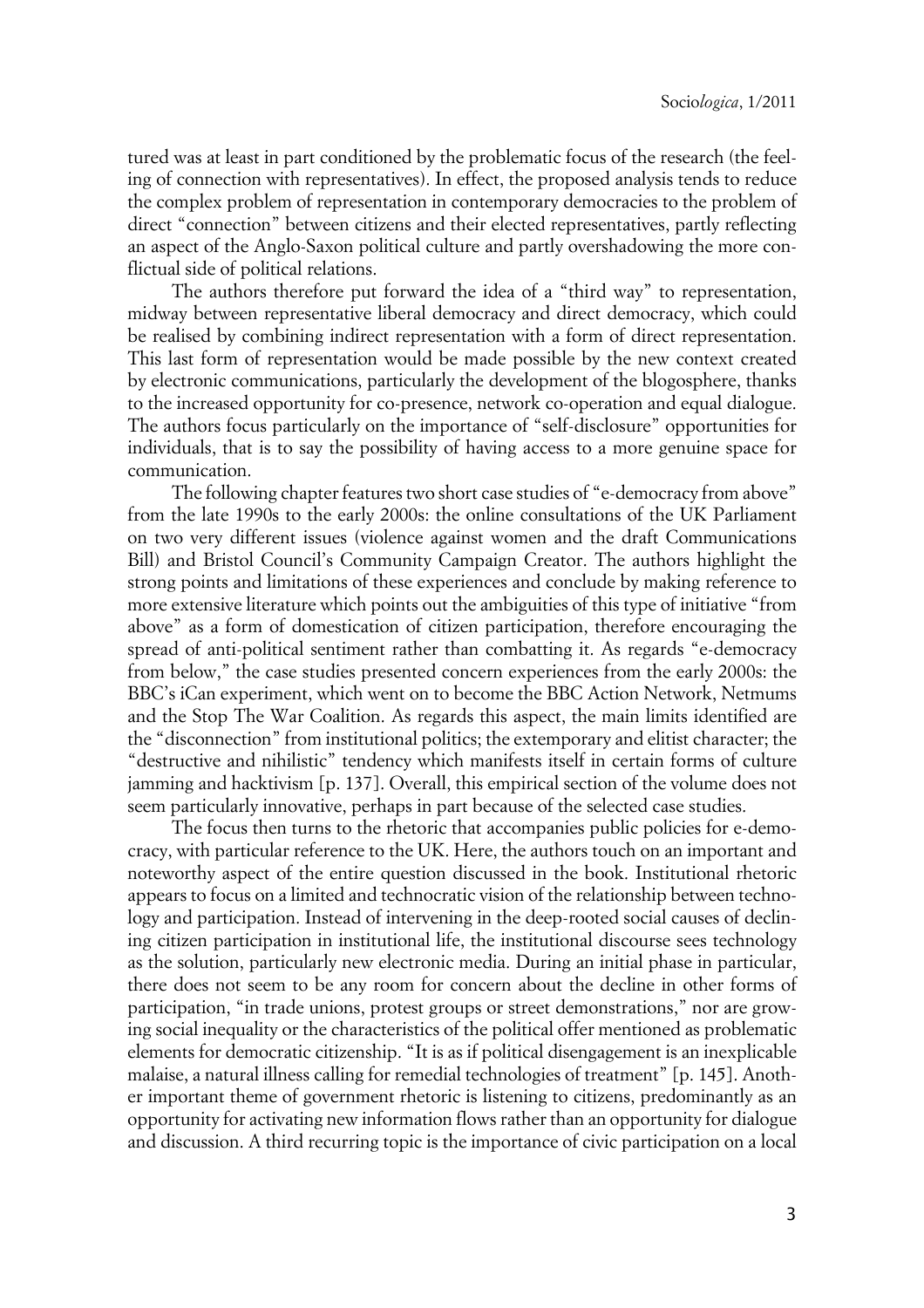level, often linked to the reorganisation of public services and welfare. As a whole, the authors believe the results of these public policies to be modest, in keeping with critical literature, which has grown over recent years. Although the empirical elements offered by the book in support of this negative evaluation appear to be rather unsystematic, it is difficult to doubt Coleman's thorough knowledge of the sector, as he is one of the main e-democracy experts and consultants on an international level. The greatest risk posed by institutional initiatives is indicated to be their strong power to set agendas, which also conditions the creation of a public of participants of reference. The authors also stress the need for a more accurate assessment method and mark out its main characteristics very schematically, given that the debate and research regarding the critical evaluation of institutional experiences is, at the end of the 2000s, far more developed than it appears in this book. In agreement with other earlier studies, the authors conclude that, in terms of contribution towards revitalising democracy, the experiences produced in the UK by non-institutional actors have proved to be more convincing.. Amongst these last experiences, mention is made of those carried out by innovative enterprises in the Internet sector, as in the case of Mysociety or TheyWorkForYou, rather than of those emerging from the oppositional public sphere.

Coleman and Blumler therefore come to the renewal of their original proposal of 2001 for the creation of a "civic commons" understood as "common ground," which is accessible and reliable on the one hand, and an intermediate space on the other, a "space between" state and market "neither incorporated within existing constellations of power nor detached from them" [p. 164]. The authors entrust the creation of this opportunity to the decisive role of political and institutional actors. In practical terms it would involve the promotion of an agency funded by public resources, but independent from the government. This agency would ensure connection between citizens and institutional political processes. Its main tasks would be to provide a "balanced" information base, to promote discussion amongst citizens both during the preparatory phase and the implementation and evaluation phase of the legislative provisions, and to offer a common ground for the countless institutional and citizens' initiatives. The agency would also have to provide training, discussion moderation and assessment services, and to promote initiatives in order to ensure the greatest possible involvement of citizens, whether they be experts, people directly affected by the matters in question or citizens with no authority who are therefore frequently left out. Lastly, a crucial accompanying measure is the constitution of an accountable body, which answers to the public. According to the authors, these functions could be performed by a branch of the BBC or the CPB in the US.

In the Web 2.0 era the original proposal for a civic commons set out thus has been updated in favour of a more distributed model, both within the government structure (co-governance) and within the content production dynamic (co-production). The objective is no longer to unify the public sphere online, but rather to interconnect the multiple communication spheres on the web: "The role of the civic commons would be to connect diverse social networks" [p. 179], even on a transnational basis. The expansion of the commons would increase the importance of linguistic and visualisation technologies for displaying data and analysing conversations (semantic web), and skill in moderating discussions. In reality, elements of the technocratic and deterministic structure criticised by the authors seem to re-emerge in the description of the proposal. One